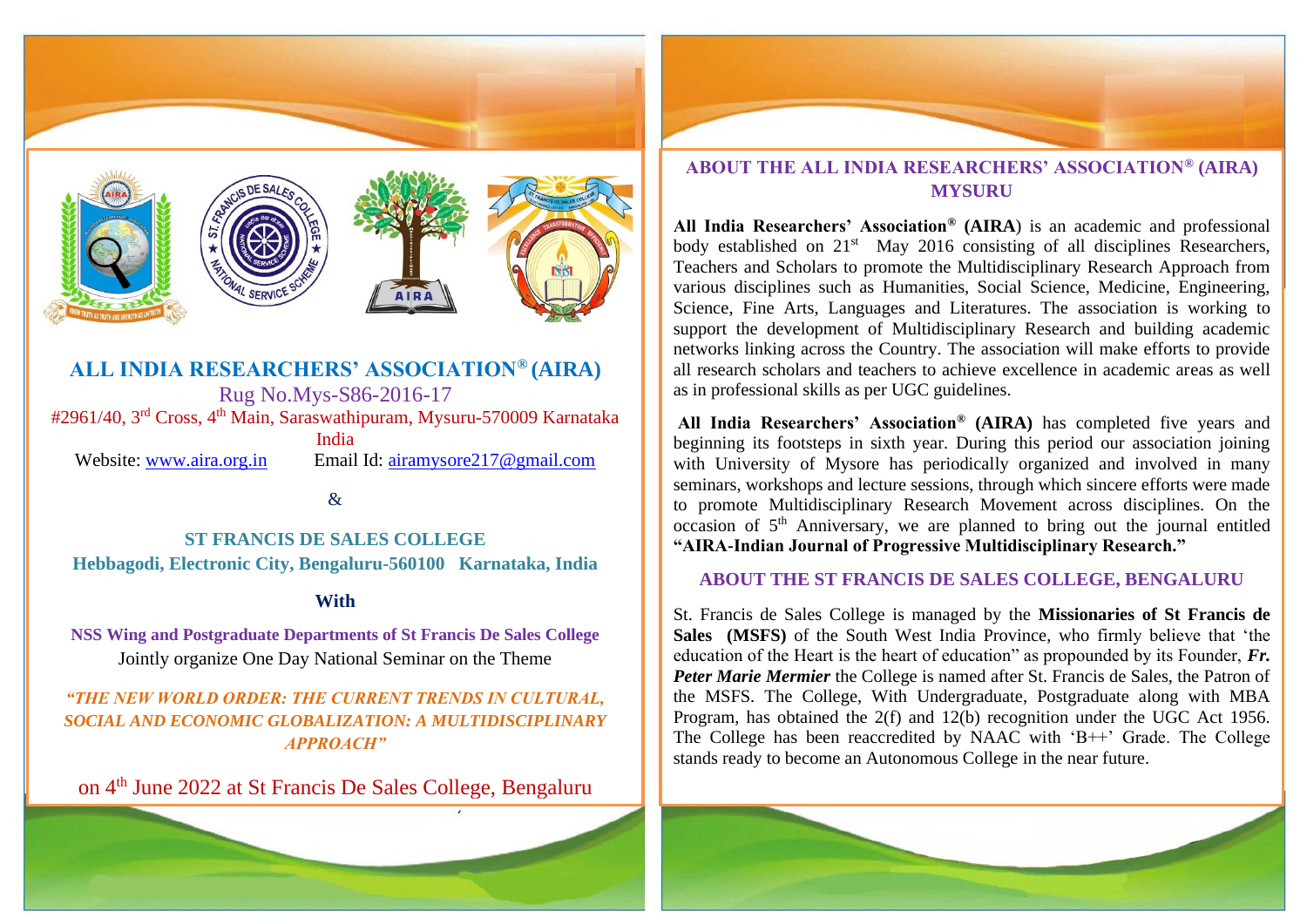# **ABOUT POSTGRADUATE CENTRE OF ST FRANCIS DE SALES COLLEGE**

**ABRIARRIARIA** 

TIE

E C E

**FIE** 

PIP

TIE

PIP

Postgraduate Centre started in the academic Year 2016-17 by offering two programs M Com and M Sc. Psychology. MFA, M A Journalism and Mass Communication and M A English were started in the academic year 2017-18. Postgraduate Centre was further motivated in adding many more programs in making the Centre equipped with all possibilities for students to enroll M Sc. Mathematics, M A Economics, PG Diploma in Human Resource Management and PG Diploma in Psychological Counselling started in the academic year 2019-20. Start of MBA in the academic year 2020-21 has boosted the confidence of Postgraduate Centre. Student's Centric Approach of Teaching-Learning process at Postgraduate Centre has been successful in having holistic growth and development of students. Enriching experience has made the journey more meaningful and fruitful.

## **ABOUT NSS WING OF ST FRANCIS DE SALES COLLEGE**

NSS Unit of SFS College was established in the year 2007 and the volunteers actively involve themselves in various extension activities. National Service Scheme at St. Francis de Sales College is sponsored by Government of Karnataka through the leadership of Bangalore University, is a noble experiment in academic expansion.

## **MAIN THEME OF THE SEMINAR:**

**"The New World Order: The Current Trends in Cultural, Social and Economic Globalization: A Multidisciplinary Approach"** 

e le le le le le le le le le

#### **ABOUT THE SEMINAR**

**ABRIERE RIEIEN** 

PIP

TE

PIP

TIP

TIP

PIP

T

PIP

The term **"New World Order"** refers to a new period of history evidencing dramatic change in world political thought and the balance of power in international relations. The word **"Globalization**" has been widely promulgated to refer to aspects of development mostly from an economic perspective; to describe the increasing flow across borders of labour, capital, goods and services, and the formation of international production networks as represented in multinational enterprises, for example. The term globalization first appeared in the early 20th century (supplanting an earlier French term mondialization), developed its current meaning some time in the second half of the 20th century, and came into popular use in the 1990s. Since the 1990s, however, the term has been picked up by scholars from a wide variety of disciplines, such as Sociology, Political Science, Anthropology and Cultural Studies. Its use is no longer limited to economics and the term has spurred debate in various areas of study. The word "Globalization" is not used in a limited sense to refer to a particular matter (e.g. "The Globalization of Finance"). Common views among those who take a sociological stance are: "All the dimensions of Globalization – Economic, Technological, Political, Social And Cultural – appear to be coming together at the same time, each reinforcing and magnifying the impact of the others" **(Cohen and Kennedy)**; and "**Globalization** is best thought of as a multidimensional set of social processes that resists being confined to any single thematic framework. "**A Multidisciplinary Approach** brings together Academicians, Researchers, Research Scholars, Professionals, Industry Experts, and Students to share their experiences and research outcomes in the field of research. In this context, the present Seminar provides a suitable Multidisciplinary platform for researchers from all fields of study to present and discuss the most recent innovations, trends, concerns as well as practical challenges and arrive at viable solutions. Keeping this in mind to on the occasion of 5th Anniversary of foundation of day of **All India Researchers' Association ® (AIRA) Mysore** and **St Francis de Sales College, Hebbagodi, Electronic City, Bangalore-560100** jointly organized One Day National Seminar on the Theme *"The New World Order: The Current Trends in Cultural, Social*  and Economic Globalization: A Multidisciplinary Approach" on 4<sup>th</sup> June 2022

e regere e reger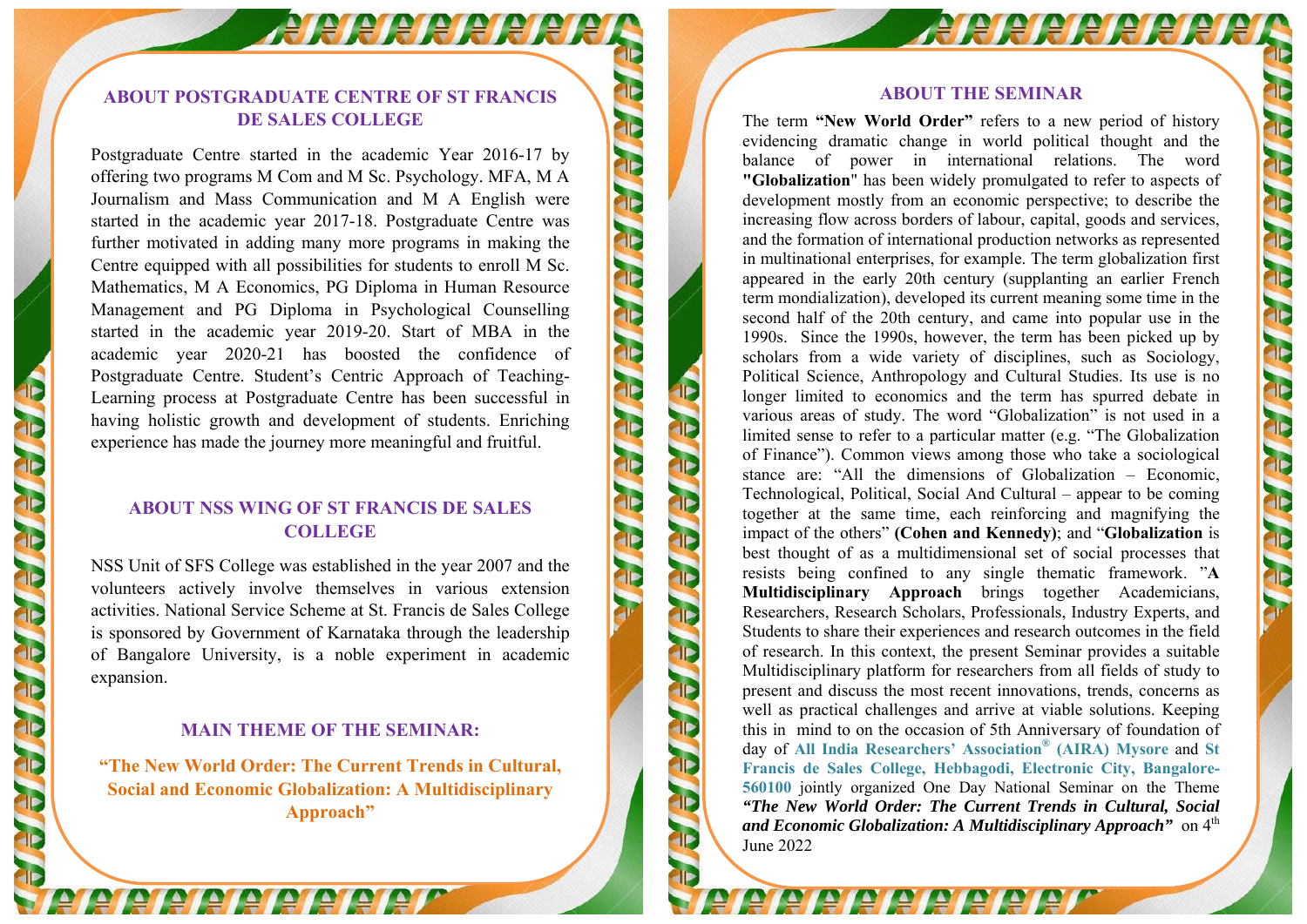## **THEMES:**

- 1. Economic Globalization
- 2. Cultural Globalization
- 3. Political Globalization
- 4. Globalization and Gender
- 5. Movement of People
- 6. Movement of Information
- 7. Globalization and Disease
- 8. Measurement
- 9. Global Democracy
- 10. Global Civics
- 11. International Cooperation
- 12. Anti-Globalization Movement
- 13. Opposition to Capital Market Integration
- 14. Global Justice and Inequality
- 15. Anti-Global Governance
- 16. Environmentalist Opposition
- 17. Food Security
- 18. Globalization and Post-Covid-19 Pandemic World Order

*RICICICICIATE* 

- 19. Economic Globalization: Trends, Risks and Risk Prevention
- 20. Digital Globalization: The New Era of Global Flows
- 21. India After New Economic Reforms (LPG-1991)
- 22. Social Work and Globalization

e regere e reger

- 23. ಕನ್ನ ಡ ಸಾಹಿತ್ಯ ಮತ್ತು ಜಾಗತೀಕರಣ
- 24. ಕನ್ನಡ ಸಾಹಿತ್ಯದ ಜಾಗತೀಕರಣದ ಬಹುಮುಖಿ ನೆಲೆಗಳು

# **CALL FOR PAPERS NOTE: THE ABOVE-MENTIONED LIST OF SUB-THEMES IS NOT EXHAUSTIVE, BUT INDICATIVE. PAPERS ON ANY RELATED SUBJECTS WILL BE ACCEPTED.**

### **SEMINAR REGISTRATION:**

• Registration can be done through the online google form link: **<https://forms.gle/FfKeqc49bqnKppwUA>**

**APRIARIARE** 

<sup>1</sup>IP

PIE

PIP

TIP

PIE

TIP

T

TIE

<sup>2</sup>IF

• The transaction details of fees payment should be sent by attaching a photo of the receipt/e-receipt or DD to the Google form link provided for registration. Kindly join WhatsApp group after Registration. WhatsApp group joining link:

## **[https://chat.whatsapp.com/BEElVWIuWY463DUKUR](https://chat.whatsapp.com/BEElVWIuWY463DUKURsmDQ) [smDQ](https://chat.whatsapp.com/BEElVWIuWY463DUKURsmDQ)**

• **Spot Registration also available.**

## **PAPER SUBMISSION GUIDELINES:**

**FIP** 

<sup>2</sup>IP

**FIF** 

**FIF** 

- **1. Paper can be written in either English or Kannada Language**
- 2. The Abstracts should not exceed 300 words. If Paper is in English, the completed manuscripts should be submitted as per **APA7th** Edition format. The Paper should be free from spelling /grammatical errors. The minimum and maximum word limit for the paper should be between 2500 words to 4500 words.
- 3. If Paper written in Kannada language, **Kannada Nudi** Font (size 12) should be used.
- 4. Full name of the author(s), email ID, designation, department, and affiliation should be provided.
- 5. A soft copy of the abstracts should be sent as an email attachment to: **[airamysore217@gmail.com](mailto:airamysore217@gmail.com)**
- 6. Participation/presentation of the paper should be confirmed on or before **23rd May 2022** by submitting the Google form along with Registration fees.
- 7. If a paper is co-authored, then all the authors of that paper must register for the conference. Also, at least one author must be present in person for the paper presentation for it to be considered as a part of the seminar.
- 8. Certificates will be issued only after the valedictory ceremony. Only selected original papers will be considered for publication in **ISBN** numbered book. The publication details and charges will be communicated to the author(s) of the selected paper. The publication charges will be borne by the concerned authors.

re retenenen erem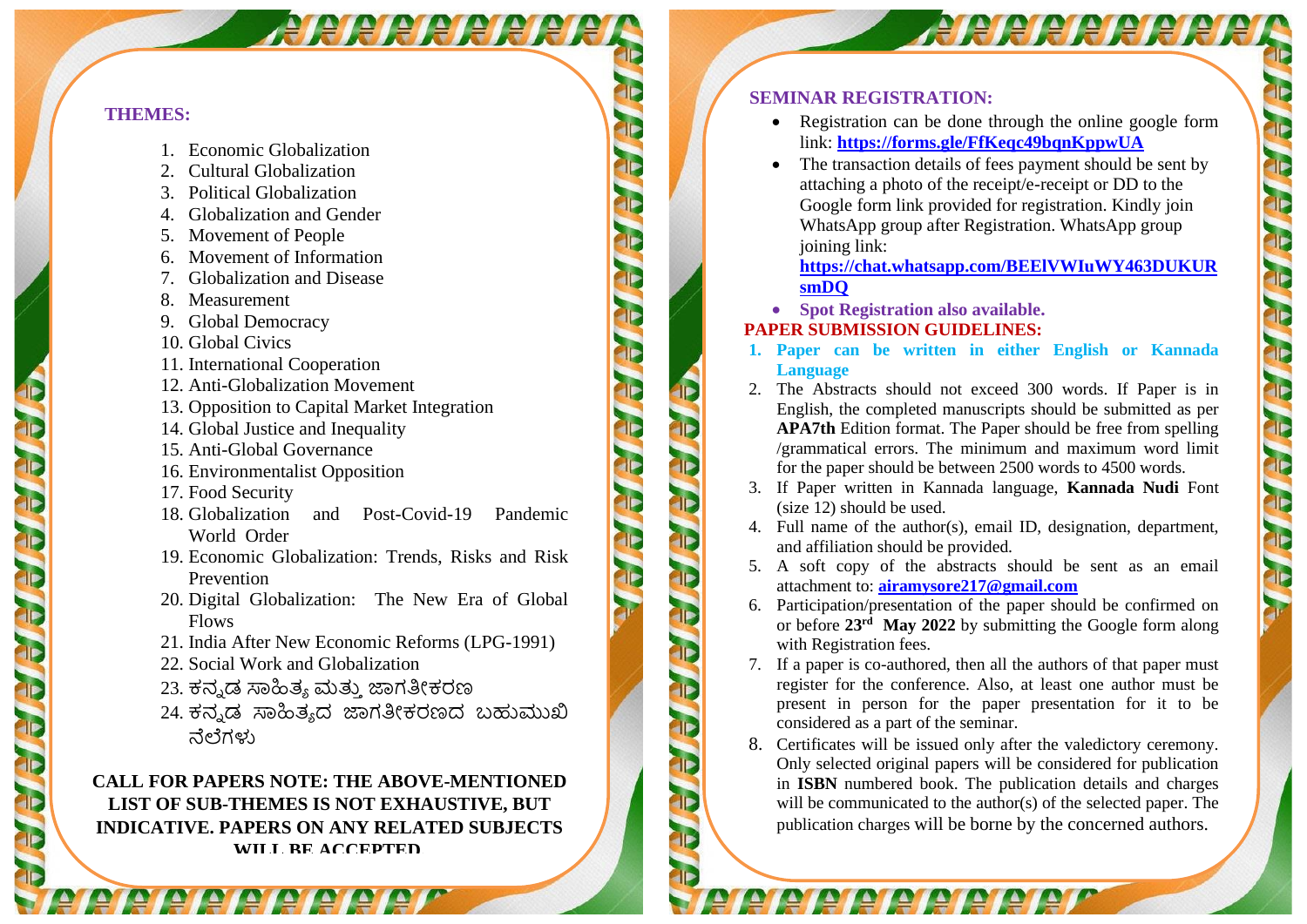#### **IMPORTANT DATES:**

*<i>ARRRRRRRRR* 

| <b>Submission of Abstract</b>   | $18^{th}$ May 2022 |
|---------------------------------|--------------------|
| <b>Submission of Full Paper</b> | $23rd$ May 2022    |
| <b>Date of Seminar</b>          | $4th$ June 2022    |

#### **REGISTRATION FEE:**

| <b>Participation</b>                                               | <b>Faculty</b> | <b>Research</b><br><b>Scholars</b> | <b>Students</b> | <b>Multi</b><br><b>Authors</b> |
|--------------------------------------------------------------------|----------------|------------------------------------|-----------------|--------------------------------|
| <b>Participation</b><br>and<br><b>Paper</b><br><b>Presentation</b> | <b>Rs.1400</b> | <b>Rs.1200</b>                     | <b>Rs.1000</b>  | <b>Rs.1800</b>                 |
| <b>Participation</b><br>Only                                       | <b>Rs.500</b>  | <b>Rs.400</b>                      | <b>Rs.200</b>   |                                |

**FEE PAYMENT DETAILS: Participation and Presentation Fee can be remitted to following Bank Account:** 

- Bank Name: **State Bank of India**
- Account Name: **All India Researchers' Association® (AIRA) Mysore**
- Account Number: **64201383352** IFSC Code: **SBIN0041119**
- Bank Branch Name: **Manasagangotri Branch, Mysore-570006** or
- Google Pay / Phone Pay / UPI / NEFT / IMPS Google Pay or Phone Pay to **9591709011**(**Kushala Baragur)** and put Screen Shot into WhatsApp Group as well as upload through Registration link.
- **9. Date of National Seminar-04/06/2022.** Selected Articles will be published with the ISBN number.

**NOTE:** No TA/DA will be provided to the Participants. Participants have to make their own arrangements for accommodation

*REPEREEFE* 

# **CHIEF PATRON:**

### **Rev Fr Roy P K**

Principal, St Francis de Sales College, Hebbagodi, Electronic City, Bengaluru-560100

### **PATRON:**

PIP

PIP

**AIP** 

PIP

<sup>2</sup>IP

PIE

**FIF** 

#### **Fr. Jijo Manjackal**

Vice Principal, St Francis de Sales College, Hebbagodi, Electronic City, Bengaluru-560100

## **ADVISORY COMMITTEE:**

# **Prof P Venkaramaiah**

Formerly Vice Chancellor, Kuvempu University and Honorary President- AIRA

**Prof Yashawanth Dongre**  Vice Chancellor, Chanakya University, Bengaluru

**Prof P Nagabhushan**  Director, Indian Institute of Information Technology,Prayaraj

**Prof A Balasubramaniam** Formerly Professor of Earth Sciences, University of Mysore, Mysuru

### **Prof Chambi Puranik**

Formerly Professor and Acting Vice Chancellor, Karnataka State Open University, Mysuru

re retetetetetetet